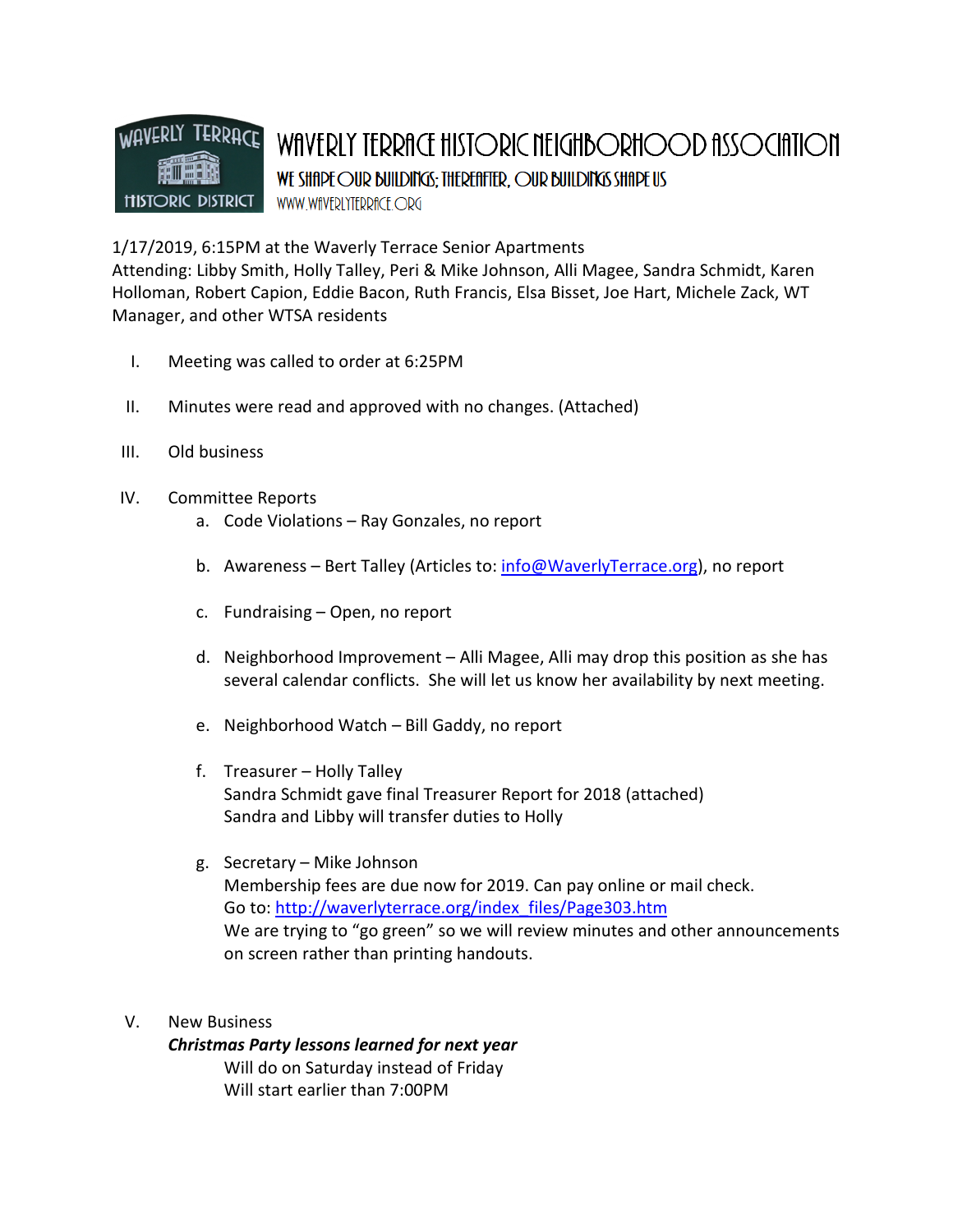About xx people attended Will definitely hold again next year

**Holly gave report on Bert**, He is home now. Recuperation is underway. He was in the hospital for 3 weeks.

# President's Annual Report was given by Libby Smith MORE

We had a great year Membership grew in 2018 The Chili cook off was a success – we will hold again Trash pickup with Matt Nichols was a success

**Early college will be vacating due to consolidating with other school.** MORE There is a public forum February 5th - we should go and lift up concerns that we don't want vacant and unmaintained building.

Tuesday, February 5; 6:00 p.m. Public Education Center, Boardroom 2960 Macon Road, Columbus, GA 31906

# WHAT:

These forums are intended to present parents, students, and the community-atlarge with an opportunity to learn more about the proposed Jordan College and Career Academy and the recommendation to consolidate Early College Academy with the wall-to-wall academy at Jordan. Information about the transition for both schools will be provided at both sessions. Each session will provide the same information; we encourage individuals to choose the location that is most convenient.

# Meeting Agenda Rotation – voted and approved

Libby suggested alternating a business meeting one month and social event the next month. Discussion was held, voted and carried by majority of members present.

Rotation will be:

Business Meeting: January, March, May, July, September and November Social Meeting: Feb, April, June, August, October and December

# Becky & Marc Antrobius home has buyers – Welcome Ruth & Elsa!

# Possible events for 2019

Chili Cook-off in March Vendor sale – like we started last year Michelle, Apartment folks want to have a Yard Sale

#### Report 311Reports

Pot hole at Peabody and (by apts)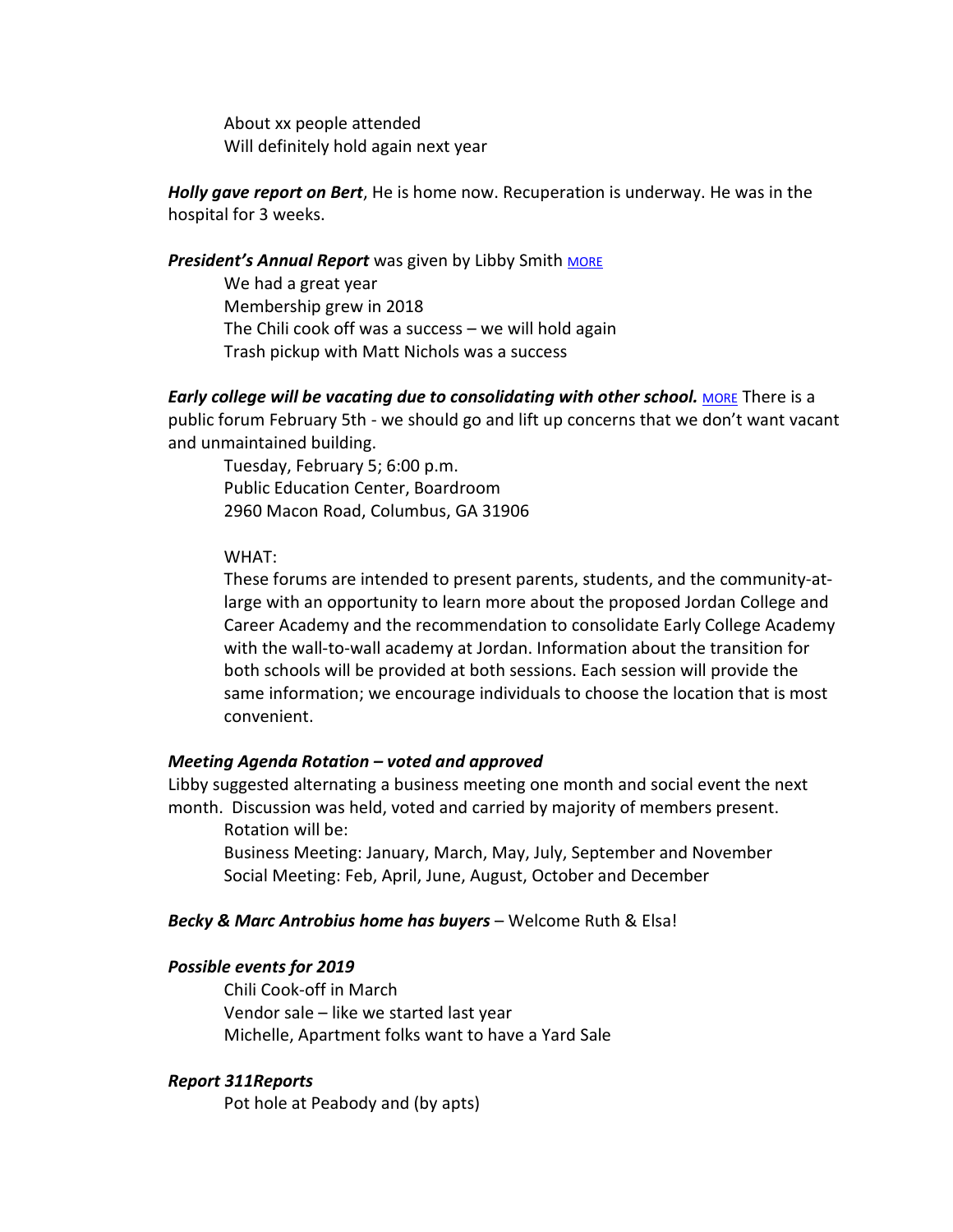In the spring, submit request for mosquitos spray

- VI. Next Meeting Thursday, 2/21/2019, 6:15PM, Waverly Terrace Sr. Apartments
- VII. Meeting adjourned at 7:15PM

# Treasurer's Report

| Waverly Terrace Historic Neighborhood Association, Inc.<br><b>Financial Reports</b> |                                       |                            |               |                    |
|-------------------------------------------------------------------------------------|---------------------------------------|----------------------------|---------------|--------------------|
| December 2018                                                                       |                                       |                            |               |                    |
| <b>Operating Account</b>                                                            |                                       |                            |               |                    |
|                                                                                     |                                       | Balance Per Bank Statement |               | \$3,645.17         |
| <b>Deposits</b>                                                                     |                                       | <b>Credits</b>             | <b>Debits</b> | <b>Balance</b>     |
|                                                                                     |                                       |                            |               |                    |
|                                                                                     |                                       |                            |               |                    |
|                                                                                     |                                       | Sub-total                  |               | \$3,645.17         |
| <b>Disbursements</b>                                                                | <b>Description</b>                    | Date                       | Amount        |                    |
| Ck#1016                                                                             | Michele Zack - Toy                    | 12/10/18                   | \$111.98      |                    |
|                                                                                     | Soldiers for Christmas<br>Celebration |                            |               |                    |
|                                                                                     |                                       |                            |               |                    |
|                                                                                     |                                       |                            |               |                    |
|                                                                                     |                                       | <b>Ending Balance:</b>     |               | \$3,533.19         |
| <b>Donation Account</b>                                                             |                                       |                            |               |                    |
|                                                                                     |                                       | Balance Per Bank Statement |               | \$80.10            |
| <b>Deposits</b>                                                                     |                                       | <b>Credits</b>             | <b>Debits</b> | <b>Balance</b>     |
|                                                                                     |                                       | \$0.00                     | \$0.00        | \$80.10            |
|                                                                                     |                                       |                            |               |                    |
| <b>Disbursements</b>                                                                | <b>Description</b>                    | Date                       | <b>Amount</b> | <b>Balance</b>     |
| $Ck$ .#:                                                                            |                                       | <b>Ending Balance:</b>     | \$0.00        | \$80.10<br>\$80.10 |
| <b>Petty Cash</b>                                                                   |                                       |                            |               |                    |
|                                                                                     |                                       | <b>Beginning Balance</b>   |               | 187.06             |
| <b>Deposits</b>                                                                     |                                       | <b>Credits</b>             | <b>Debits</b> | <b>Balance</b>     |
|                                                                                     |                                       |                            |               |                    |
| <b>Disbursements</b>                                                                | <b>Description</b>                    | Date                       | Amount        | <b>Balance</b>     |
|                                                                                     |                                       |                            |               |                    |
|                                                                                     |                                       | <b>Ending Balance:</b>     |               | \$187.06           |
|                                                                                     |                                       | <b>Total Cash:</b>         |               | \$3,800.35         |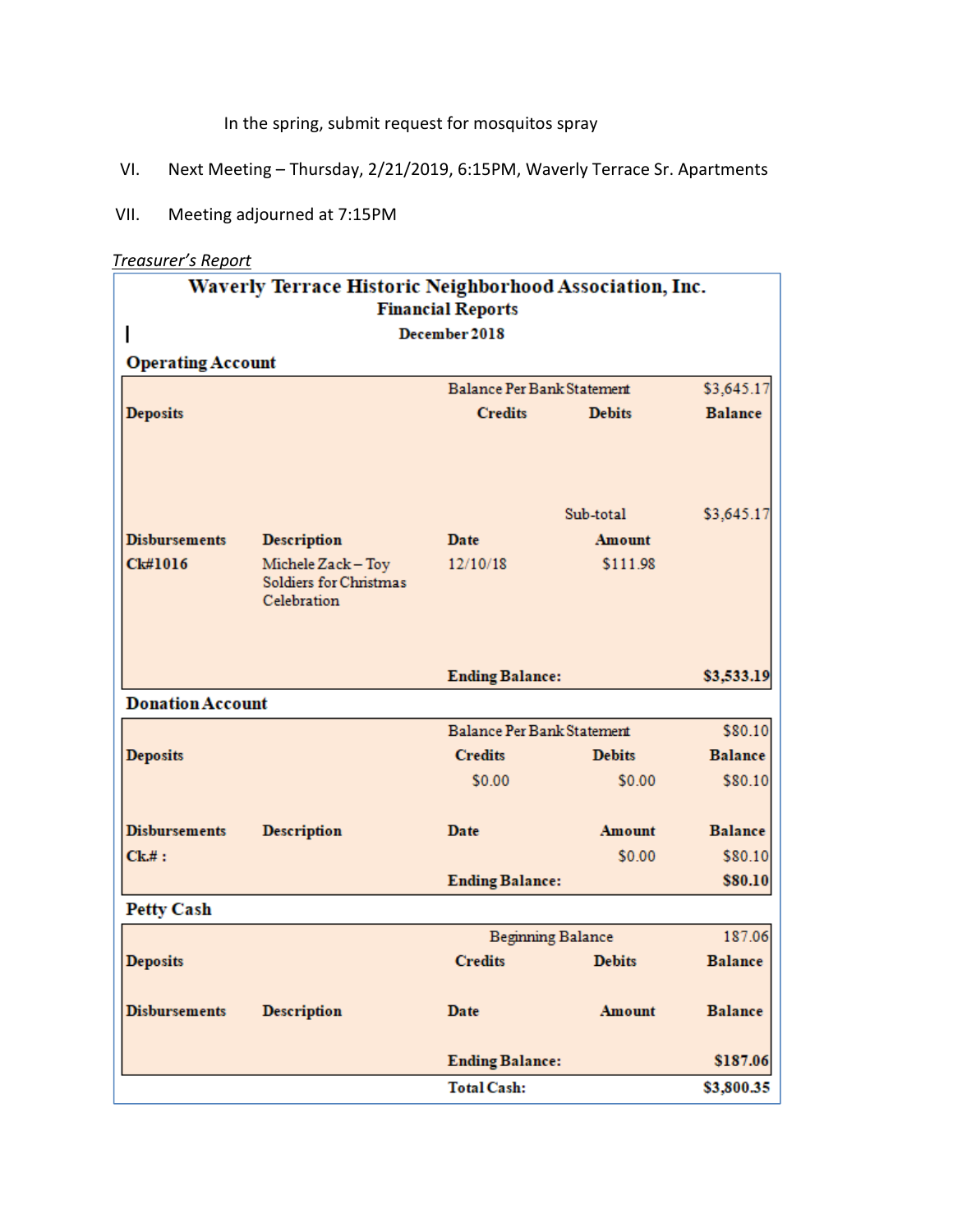---------------------------------- Last Meeting Minutes --------------------------------------



# WAVERLY TERRACE HISTORIC NEIGHBORHOOD ASSOCIATION WE SHIP FOUR BUILDING: THEREFIFTER, OUR BUILDING SHIP US WWW.WfIVERLYTERRfICE.ORG

11/15/2018, 6:15PM at the Waverly Terrace Senior Apartments, Media Room Attending: Libby Smith, Brenda Hall, Dianne Armstrong, David Armstrong, Holly & Bert Talley, Peri & Mike Johnson, Jon Magee, Beverly Baldwin, Eddie Bacon

- VIII. Meeting was called to order at 6:37PM
	- IX. Minutes were read and approved with no changes. (Attached)
	- X. Old business none was presented
	- XI. Committee Reports
		- a. Code Enforcement Ray Gonzales, no report given
		- b. Awareness Bert Talley (Articles to: info@WaverlyTerrace.org) nothing to report
		- c. Fundraising Alli Magee, no report given
		- d. Neighborhood Improvement Alli Magee, no report given
		- e. Neighborhood Watch Bill Gaddy, no report given
		- f. Treasurer Sandra Schmidt, report attached
		- g. Secretary Mike Johnson, nothing to report

# XII. New Business

a. Election of Officers was voted upon by members present & one absentee vote. Results for leadership serving 2019 (1/1/2019 to 12/31/2019) are:

Libby Smith may serve for 4th term as President: Yes Mike Johnson may serve for 4th term as Secretary: Yes

# **Officers**

• President: Libby Smith